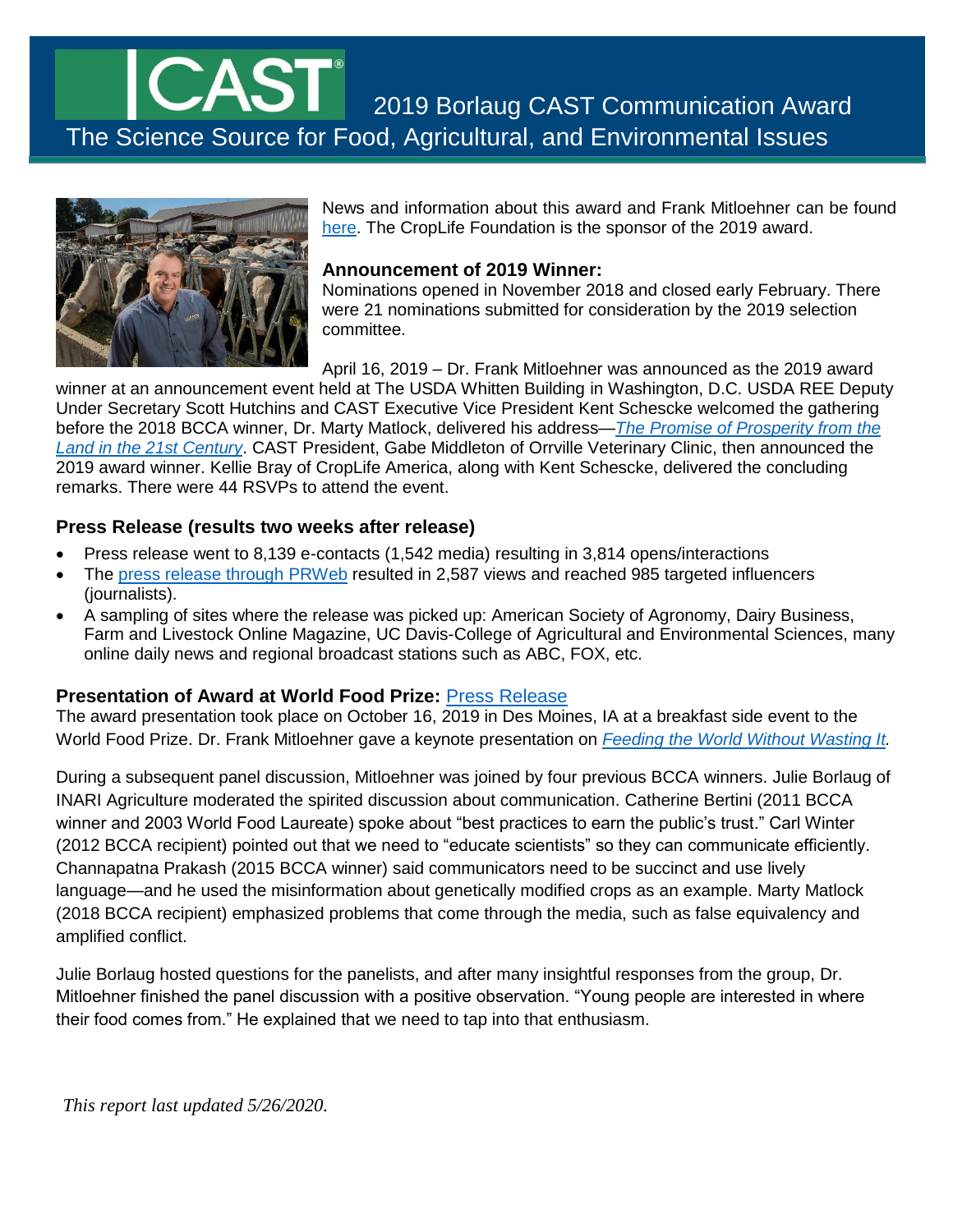# **Keynote Presentation (Webinar) During 2020 Announcement Event:**

On May 12, 2020, Dr. Mitloehner gave a keynote presentation on—*The 2050 Challenge: Can We Eat Our Way Out of Climate Change?* during the 2020 BCCA announcement program held as an online webinar. There were 374 registrants for the webinar.

# **Follow-On Activities**

# **Articles and Web Mentions**

*April 12, 2019 – 2019 Borlaug CAST Communication Award Winner Announcement* <https://www.agri-pulse.com/events/266-2019-borlaug-cast-communication-award-winner-announcement>

*April 16, 2019 – Frank Mitloehner Honored With Science Communication Award* <https://caes.ucdavis.edu/news/frank-mitloehner-honored-science-communication-award>

*April 17, 2019—Farm Hands on the Potomac: Hanes named beef checkoff CEO* <https://www.agri-pulse.com/articles/12105-farm-hands-on-the-potomac-april-17>

*April 18, 2019—The Scientist who Debunked Livestock's Long Shadow* <https://www.drovers.com/article/scientist-who-debunked-livestocks-long-shadow>

*April 19, 2019—Mitloehner to Receive CAST Award* <https://www.dairyherd.com/article/mitloehner-receive-cast-award>

*April 19, 2019—Mitloehner To Receive CAST Award* <https://www.drovers.com/article/mitloehner-receive-cast-award>

*April 19, 2019—Mitleohner named CAST Communication Award recipient* <https://www.feedstuffs.com/news/mitloehner-named-cast-communication-award-recipient>

*April 19, 2019—Frank Mitloehner announced as 2019 Borlaug CAST Communication Award winner* [https://www.farmforum.net/farm\\_forum/frank-mitloehner-announced-as-borlaug-cast-communication-award](https://www.farmforum.net/farm_forum/frank-mitloehner-announced-as-borlaug-cast-communication-award-winner/article_6626e431-0d34-5cf2-a08f-1aeb6394ffe4.html)[winner/article\\_6626e431-0d34-5cf2-a08f-1aeb6394ffe4.html](https://www.farmforum.net/farm_forum/frank-mitloehner-announced-as-borlaug-cast-communication-award-winner/article_6626e431-0d34-5cf2-a08f-1aeb6394ffe4.html)

*April 23, 2019—AgriTalk: How Agriculture is Managing High-Level Issues* <https://www.agweb.com/mobile/article/agritalk-how-agriculture-is-managing-high-level-issues/>

*April 24, 2019—CAST Names Award Winner and Rolls Out Latest Issue Paper (e-newsletter)* CropLife America, *On Our Radar* newsletter <https://mailchi.mp/croplifeamerica/on-our-radar-september-18-1372009?e=32f15db1e3>

*April 30, 3019—LAURELS: Mitloehner Earns Communications Award* <https://www.ucdavis.edu/news/laurels-mitloehner-earns-communications-award/>

May 2019—AgriMarketing <http://www.agrimarketingdigital.com/?iid=164240#folio=16>

November 8, 2019—Iowa Farm Bureau <https://www.iowafarmbureau.com/Article/The-2050-challenge>

June 27, 2019—Leather UK, *Dr Frank Mitloehner explains the true science behind the livestock debate* <https://leatheruk.org/dr-frank-mitloehner-explains-the-true-science-behind-the-livestock-debate/>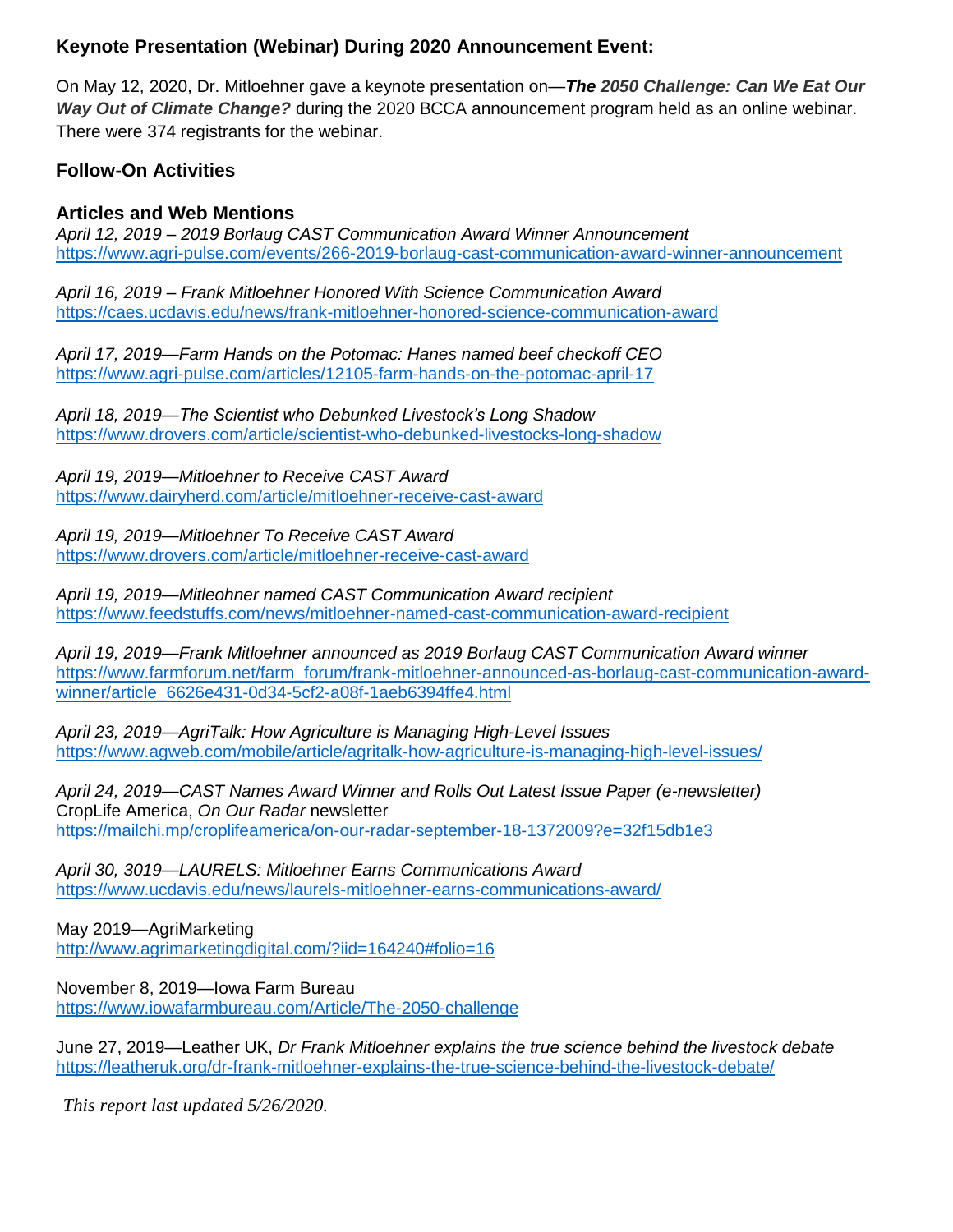January 20, 2020—Irish Farmers Journal

[https://www.farmersjournal.ie/can-the-greenhouse-gas-guru-bring-some-common-sense-to-the-climate-debate-](https://www.farmersjournal.ie/can-the-greenhouse-gas-guru-bring-some-common-sense-to-the-climate-debate-521544)[521544](https://www.farmersjournal.ie/can-the-greenhouse-gas-guru-bring-some-common-sense-to-the-climate-debate-521544)

**Social Media Twitter**— *April 16, 2019*

## @DBaltensperger

<https://twitter.com/DBaltensperger/status/1118240727178338304>

#### @FeedFolks

<https://twitter.com/FeedFolks/status/1118242176343916544>

## @chostletler1967

<https://twitter.com/chostetler1967/status/1118239649892315136>

#### @FeedFolks

<https://twitter.com/FeedFolks/status/1118238219001372673>

#### @chostetler1967

<https://twitter.com/chostetler1967/status/1118234410556559362>

## @chostetler1967

<https://twitter.com/chostetler1967/status/1118232848090185728>

#### @FeedFolks

<https://twitter.com/FeedFolks/status/1118232655349207040>

#### @JameeLyn5212

<https://twitter.com/JameeLyn5212/status/1118247839816200192>

## @AgBioWorld

<https://twitter.com/AgBioWorld/status/1118248177088520199>

## @GHGGuru

<https://twitter.com/GHGGuru/status/1118252678214238208>

#### @GHGGuru

<https://twitter.com/GHGGuru/status/1118253467880046592>

## @VanceCrowe

<https://twitter.com/VanceCrowe/status/1118254661037957121>

#### @drdairy50

<https://twitter.com/drdairy50/status/1118256470724890624>

## @AgBioWorld

<https://twitter.com/AgBioWorld/status/1118263246920794112>

## @VanceCrowe

<https://twitter.com/VanceCrowe/status/1118254661037957121>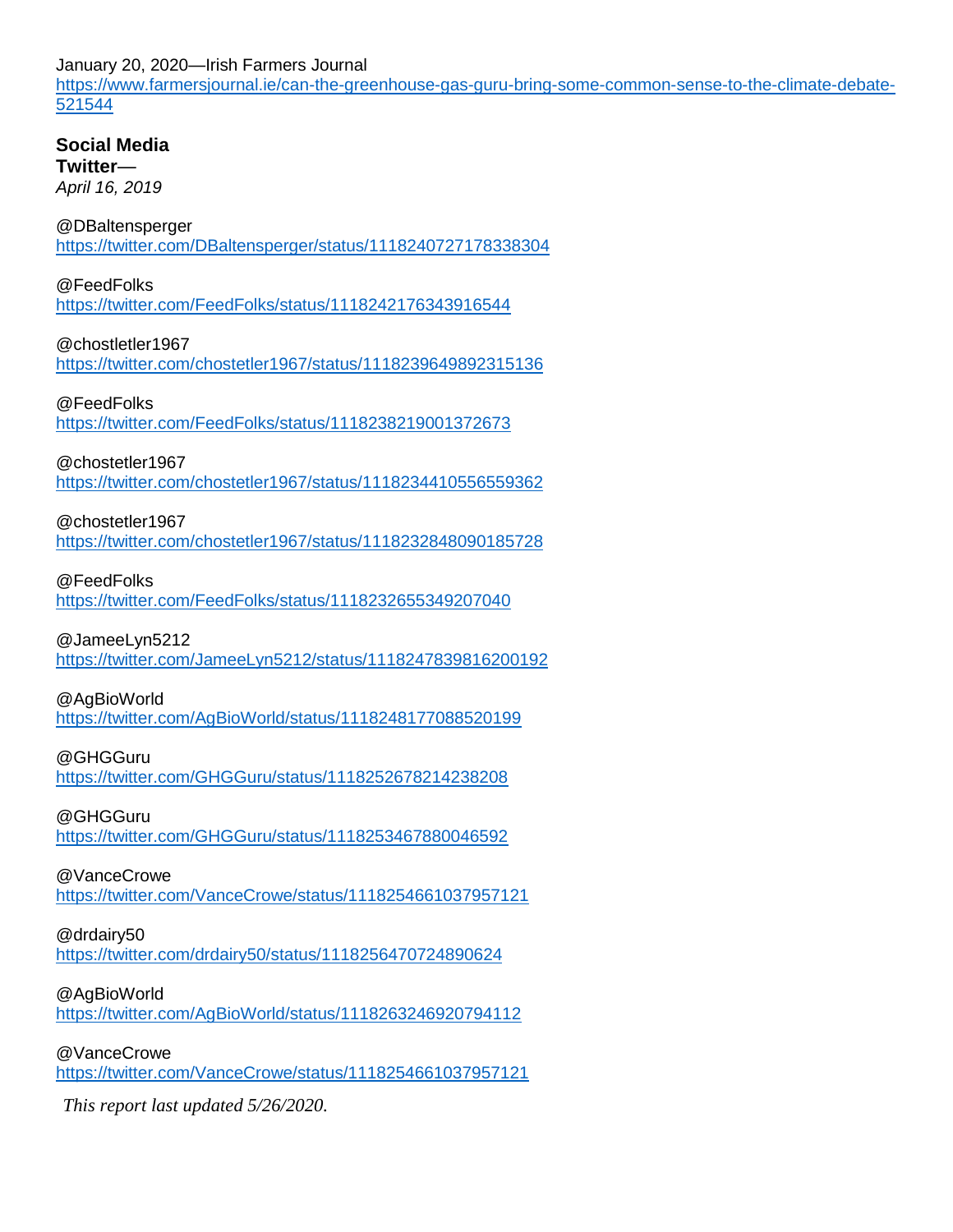#### @millcoach

<https://twitter.com/millcoach/status/1118355210160594944>

## @ky\_pete

[https://twitter.com/ky\\_pete/status/1118372065588011008](https://twitter.com/ky_pete/status/1118372065588011008)

## @InglesDietitian

<https://twitter.com/InglesDietitian/status/1118259781679104001>

## @GHGGuru

<https://twitter.com/GHGGuru/status/1118355489656659974>

## @ClaytonRobins

<https://twitter.com/ClaytonRobins/status/1118339763751325697>

@ADMCoalition

<https://twitter.com/ADMCoalition/status/1118501417579417600>

*May 6, 2019* @UCDavisDateline

<https://twitter.com/UCDavisDateline/status/1125454931736125441>

# @AgHealthUCD

https://twitter.com/AgHealthUCD/status/1125458228253347840

*April 17, 2019*

## @Harvest2050\_AS

[https://twitter.com/Harvest2050\\_AS/status/1118508273165119488](https://twitter.com/Harvest2050_AS/status/1118508273165119488)

@Rendidores

<https://twitter.com/Rendidores/status/1118552229512982528>

## @JanzenLaw

<https://twitter.com/JanzenLaw/status/1118654179134857217>

@ucdavisCAES <https://twitter.com/ucdavisCAES/status/1118632195504128000>

*April 19. 2019* **@JanzenLaw** <https://twitter.com/JanzenLaw/status/1119283144400801792>

*April 24, 2019* **@UCANRpam** <https://twitter.com/UCANRpam/status/1121146377508020224>

*April 26, 2019* **@WorldFoodPrize** <https://twitter.com/WorldFoodPrize/status/1121811424815218688>

*May 6, 2019* **@UCDavisDateline**